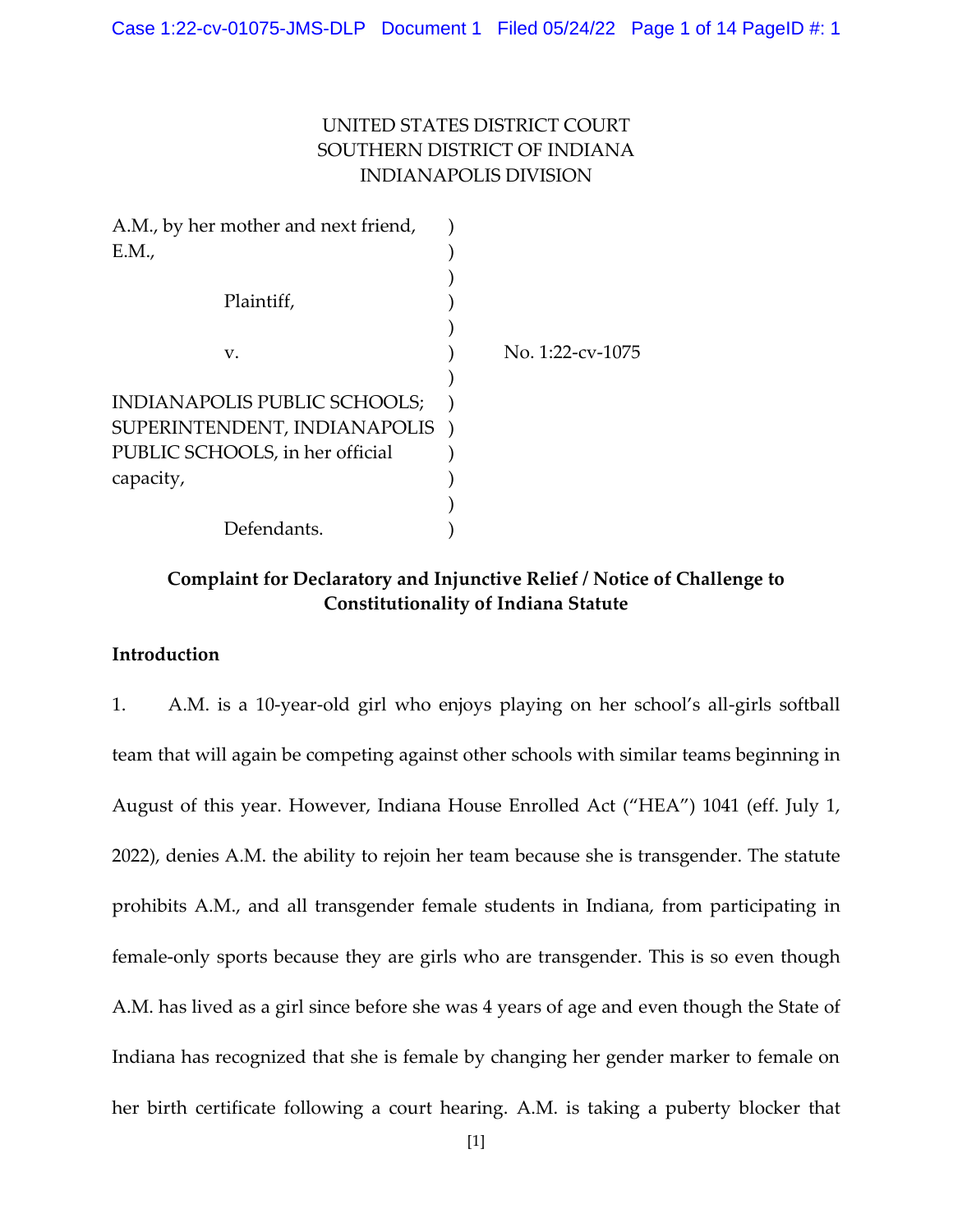prevents her from developing physiological characteristics associated with typical male puberty. All her friends and peers know her only as a female because she is female.

2. Preventing A.M. and other transgender girls from participating in girls' athletics is discrimination on the basis of sex in violation of Title IX of the Education Amendments of 1972, 20 U.S.C. § 1681, *et seq.* It also represents discrimination on the basis of transgender status, as well as sex, in violation of the Equal Protection Clause of the United States Constitution. A.M. is entitled to appropriate declaratory and injunctive relief so she can participate in school sports with other girls.

### **Jurisdiction, venue, and cause of action**

3. This Court has jurisdiction of this case pursuant to 28 U.S.C. § 1331.

4. Venue is proper in this district pursuant to 28 U.S.C. § 1391.

5. Declaratory relief is authorized by Rule 57 of the Federal Rules of Civil Procedure and by 28 U.S.C. §§ 2201, 2202.

6. Plaintiff brings this action pursuant to 42 U.S.C. § 1983 to redress the deprivation, under color of state law, of rights secured by the United States Constitution and as a private cause of action directly pursuant to Title IX as authorized by *Cannon v. University of Chicago,* 441 U.S. 677, 717 (1979).

### **Parties**

7. A.M. is a 10-year-old girl living in Marion County, Indiana. She proceeds in this litigation by her mother, next friend, and legal guardian, E.M.

[2]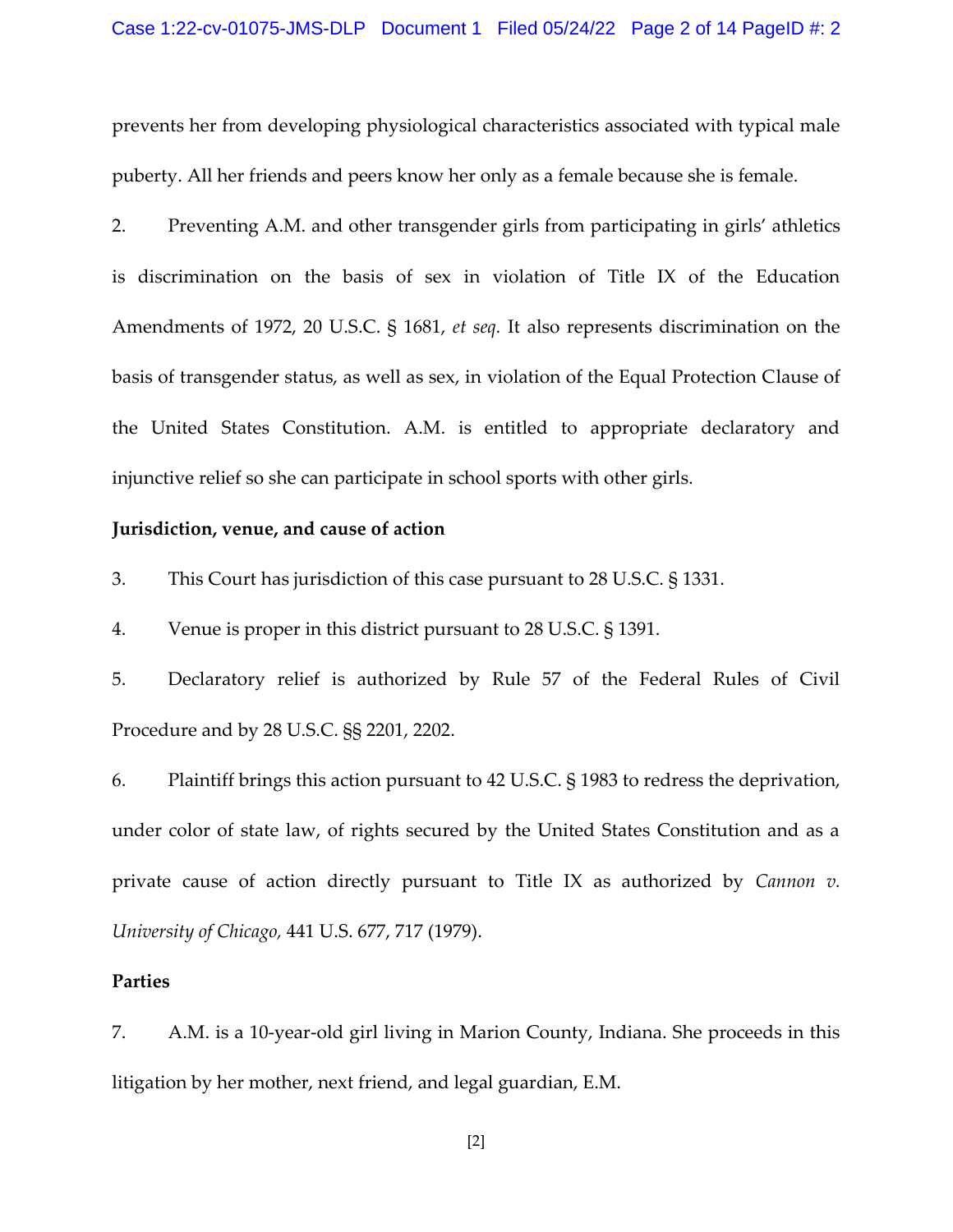8. Indianapolis Public Schools is a public-school corporation providing educational services to students living within its district located in Marion County, Indiana.

9. The Superintendent of the Indianapolis Public Schools is the duly appointed head of the school system. She is sued in her official capacity pursuant to Federal Rule of Civil Procedure 17(d).

# **The statute**

10. House Enrolled Act 1041 was passed by the Indiana General Assembly and sent to the Governor in March of 2022. It was vetoed by the Governor. However, on May 24, 2022, both houses of the Indiana General Assembly approved the House Enrolled Act and it therefore became law. Ind. Const. Art. 5 § 14.

11. Section 1 of the statute, to be codified as Indiana Code § 20-33-13-1 (eff. July 1, 2022), states:

This chapter applies to the following:

(1) An athletic team or sport that is organized, sanctioned, or sponsored by a school corporation or public school in which the students participating on the athletic team or in the sport compete against students participating on an athletic team or in a sport that is organized, sanctioned, or sponsored by another school corporation, public school, or nonpublic school.

(2) An athletic team or sport that is organized, sanctioned, or sponsored by a nonpublic school that voluntarily competes against an athletic team or sport that is organized, sanctioned, or sponsored by a school corporation or public school.

(3) An athletic team or sport approved or sanctioned by an association for purposes of participation in a high school interscholastic event.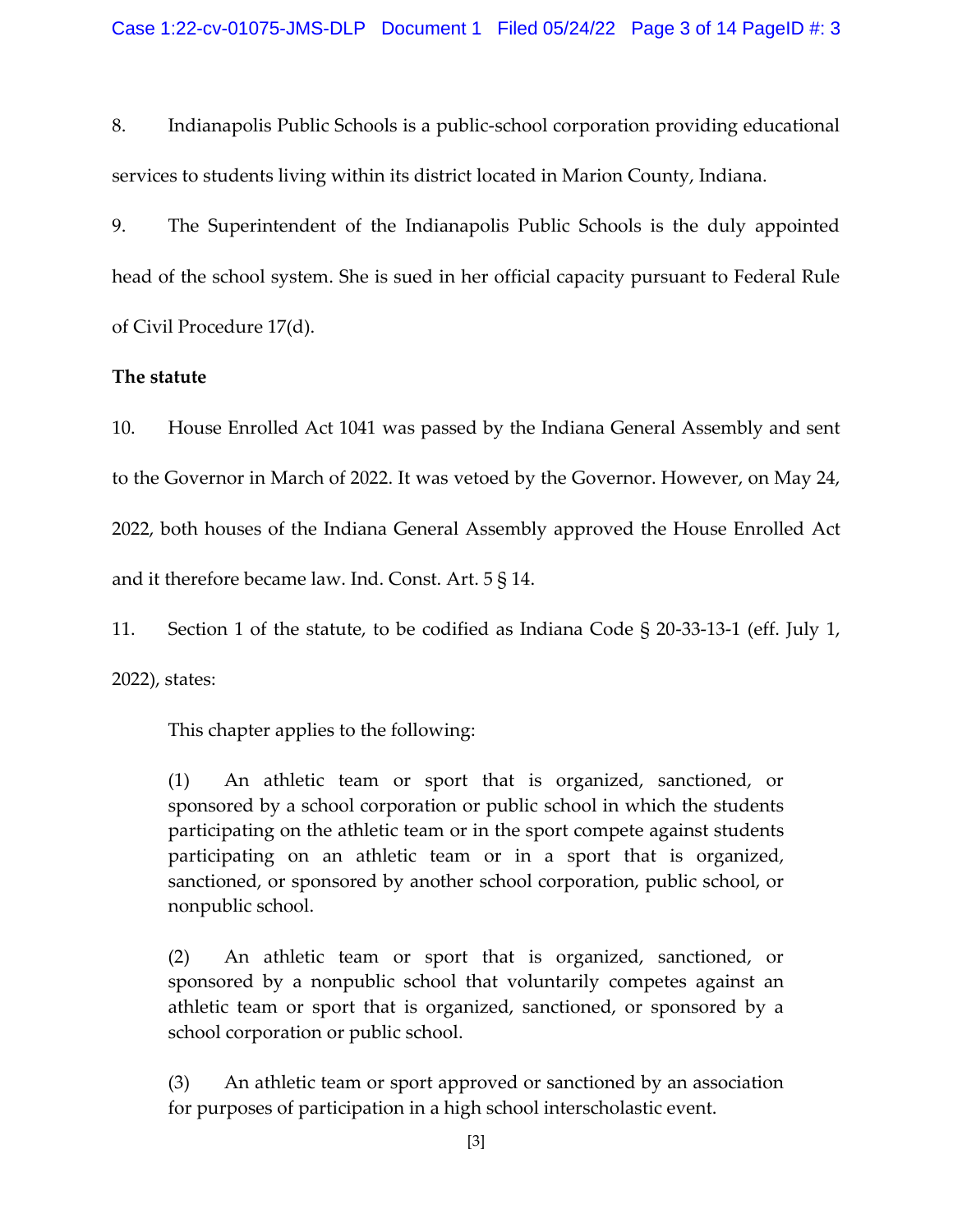12. Section 4 of the statute, to be codified as Indiana Code § 20-33-13-4 (eff. July 1,

2022), provides that:

(a) A school corporation, public school, nonpublic school, or association that organizes, sanctions, or sponsors an athletic team or sport described in section 1 of this chapter shall expressly designate the athletic team or sport as one (1) of the following:

- (1) A male, men's, or boys' team or sport.
- (2) A female, women's, or girls' team or sport.
- (3) A coeducational or mixed team or sport.

(b) A male, based on a student's biological sex at birth in accordance with the student's genetics and reproductive biology, may not participate on an athletic team or sport designated under this section as being a female, women's, or girls' athletic team or sport.

13. Sections 5-7 of the statute, to be codified at Indiana Code §§ 20-33-13-5 through 7

(eff. July 1, 2022), provide for a grievance procedure for a student or parent who believes that Section 4 has been violated and provides that in the event of a violation, a civil action may be filed and the student or parent may be awarded injunctive relief; actual, consequential, and liquidated damages, costs, and attorney's fees; and all other appropriate relief.

## **Factual allegations**

14. Gender identity is a well-established concept in medicine that refers to one's sense of oneself as congruent with a particular gender.

15. Although research regarding the precise determinants of gender identity is still ongoing, evidence strongly suggest that gender identity has a strong biological basis.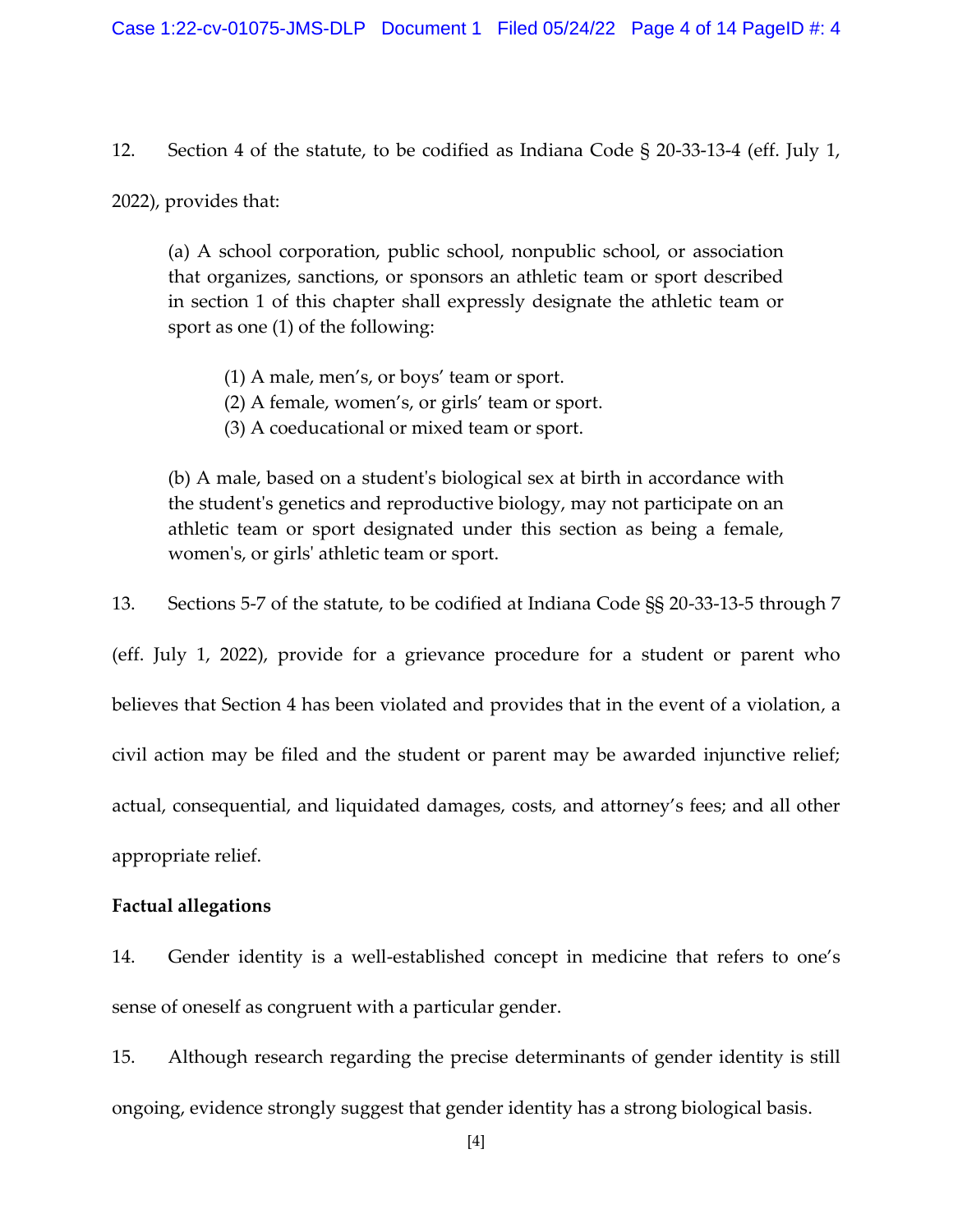16. For many persons, one's gender identity is congruent with one's anatomical features, so that persons born with a penis and testes are identified as male at birth and subsequently identify as male; and persons identified at birth by the presence of a vulva subsequently identify as female.

17. Persons whose gender identities are congruent with the sex they were assigned at birth are referred to as "cisgender."

18. Transgender persons have gender identities that are not congruent with their sex as assigned at birth.

19. Studies indicate up to 0.6% of adolescent and adult persons in Indiana identify as transgender.

20. Gender dysphoria is a recognized condition that occurs when a transgender person experiences a constant sense of distress because of the incongruence between their experienced gender and their birth-assigned sex.

21. Gender dysphoria is manifested by symptoms such as preoccupation with expressing the characteristics of one's experienced gender, hiding or modifying the sex characteristics associated with one's birth-assigned sex, and acquiring the sex characteristics of one's experienced gender. Untreated, gender dysphoria results in significant lifelong distress, clinically significant anxiety and depression, self-harming behaviors, substance abuse, and suicidality.

22. In fact, research consistently demonstrates that up to 51% of transgender and

[5]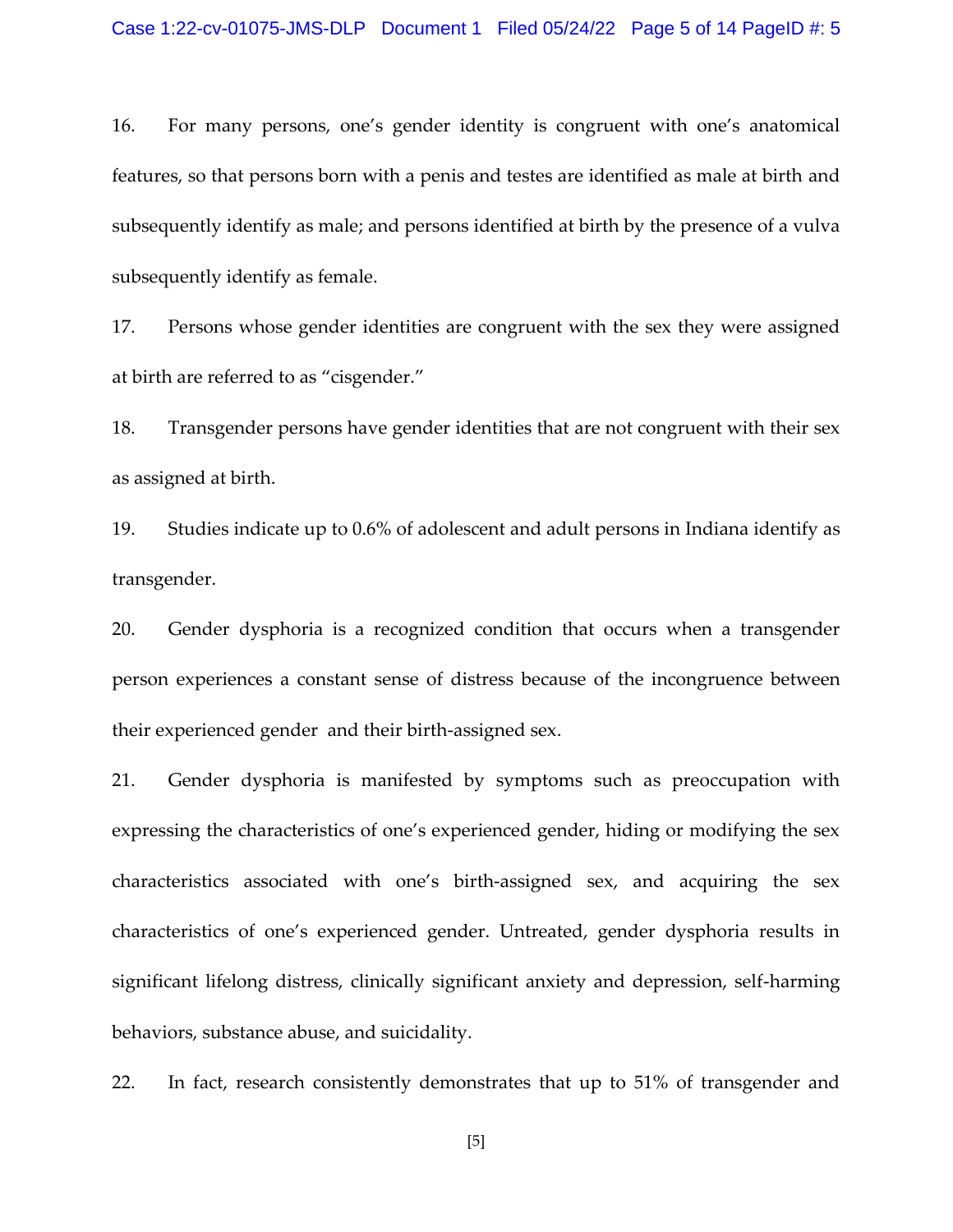gender nonbinary young persons have attempted suicide at least once, compared to 14% of adolescents without gender dysphoria

23. Gender dysphoria is codified in the American Psychiatric Association's Diagnostic and Statistical Manual of Mental Disorders (DSM-V) at 302.6 (for children) and 302.85 (F64.0 for post-pubertal adolescents and adults) and the World Health Organization's International Classification of Diseases 10 (ICD-10) version that became active on October 1, 2021 at F64.2. These are both standard classifications, used worldwide.

24. The principal treatment for gender dysphoria is to support the young person in full expression of their experienced gender identity. This involves, generally, allowing young people to express their gender through name and pronouns and with social behaviors consistent with their experienced gender. This would include, as is relevant here, participating in sports with persons consistent with their gender identity. This is social transition.

25. Denying the young person the ability to fully express their gender identity can lead to feelings of shame and unworthiness and increase the potentially debilitating effects of gender dysphoria.

26. The ability to engage in social transition is an essential component of amelioration of gender dysphoria that is fundamental to safeguarding current and future mental health and well-being.

[6]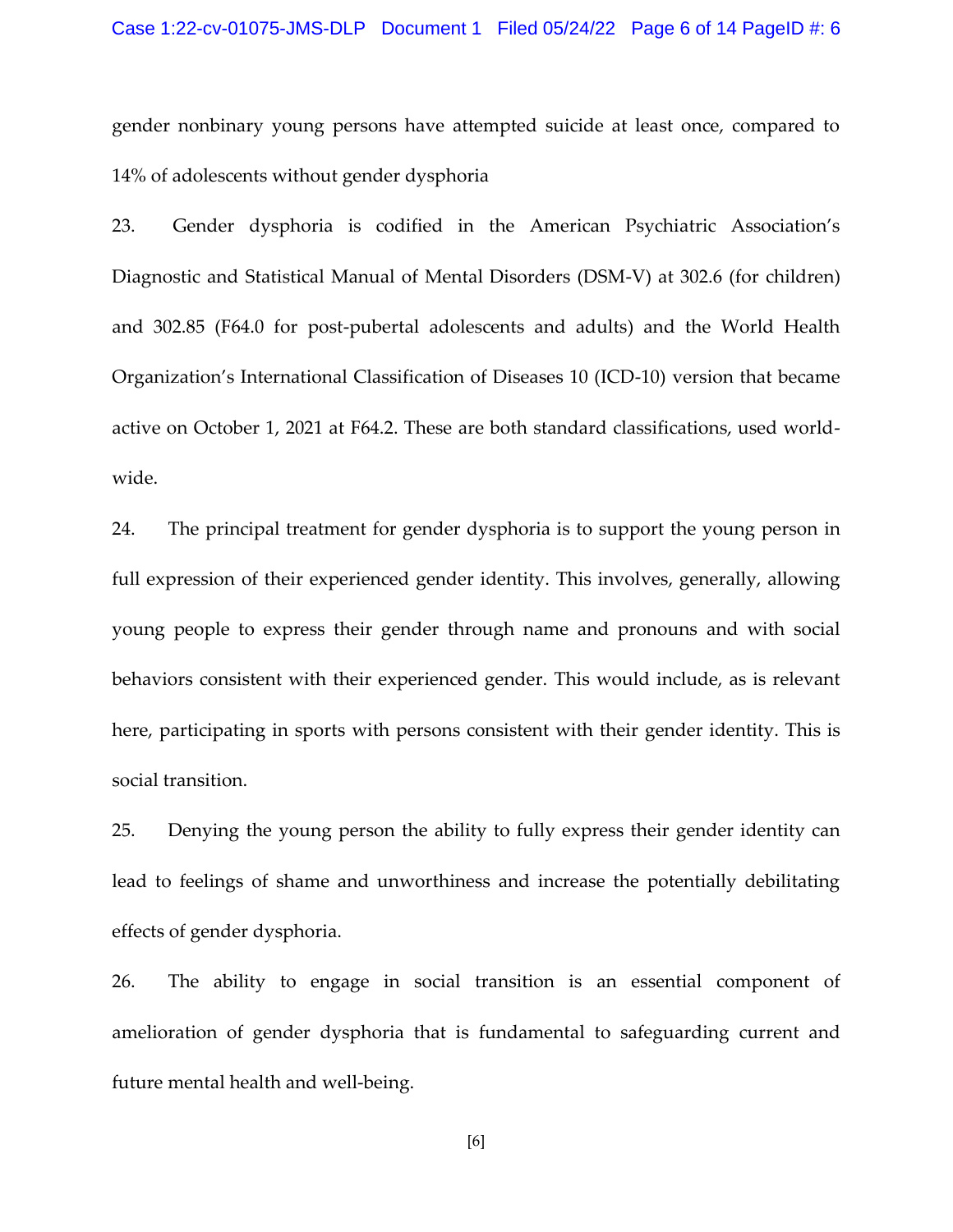27. When a transgender child demonstrates the earliest signs of puberty, the current standard of care is the consideration of puberty-delaying medical treatment through medications, often generically known as puberty blockers.

28. Puberty-delaying medication interrupts the sequence of hormonal signals of the pituitary gland that control puberty. This means that the testicles or ovaries remain at a prepubertal stage that are incapable of production of testosterone (for a child born with testicles) or estradiol (for a child born with ovaries) that control the many bodily changes associated with puberty.

29. Puberty is a process that requires two to four years to complete. Therefore, a transgender girl who receives puberty blockers at the earlies signs of puberty will not experience the influence of endogenous testosterone on her physical characteristics.

30. For example, she will not experience the increase in muscle mass and other muscle development that accompanies puberty stimulated by endogenous testosterone.

31. This treatment will mitigate gender dysphoria and aid with social transition as it prevents the child from experiencing the physical changes that would otherwise accompany her endogenous puberty.

32. After a child's endogenous puberty has been completely suppressed for months or even years exogenous gender affirming hormones are usually prescribed. These will initiate the physiological changes in body contour and appearance to match that of the youth's experienced gender. For example, with gender-affirming hormone therapy, the

[7]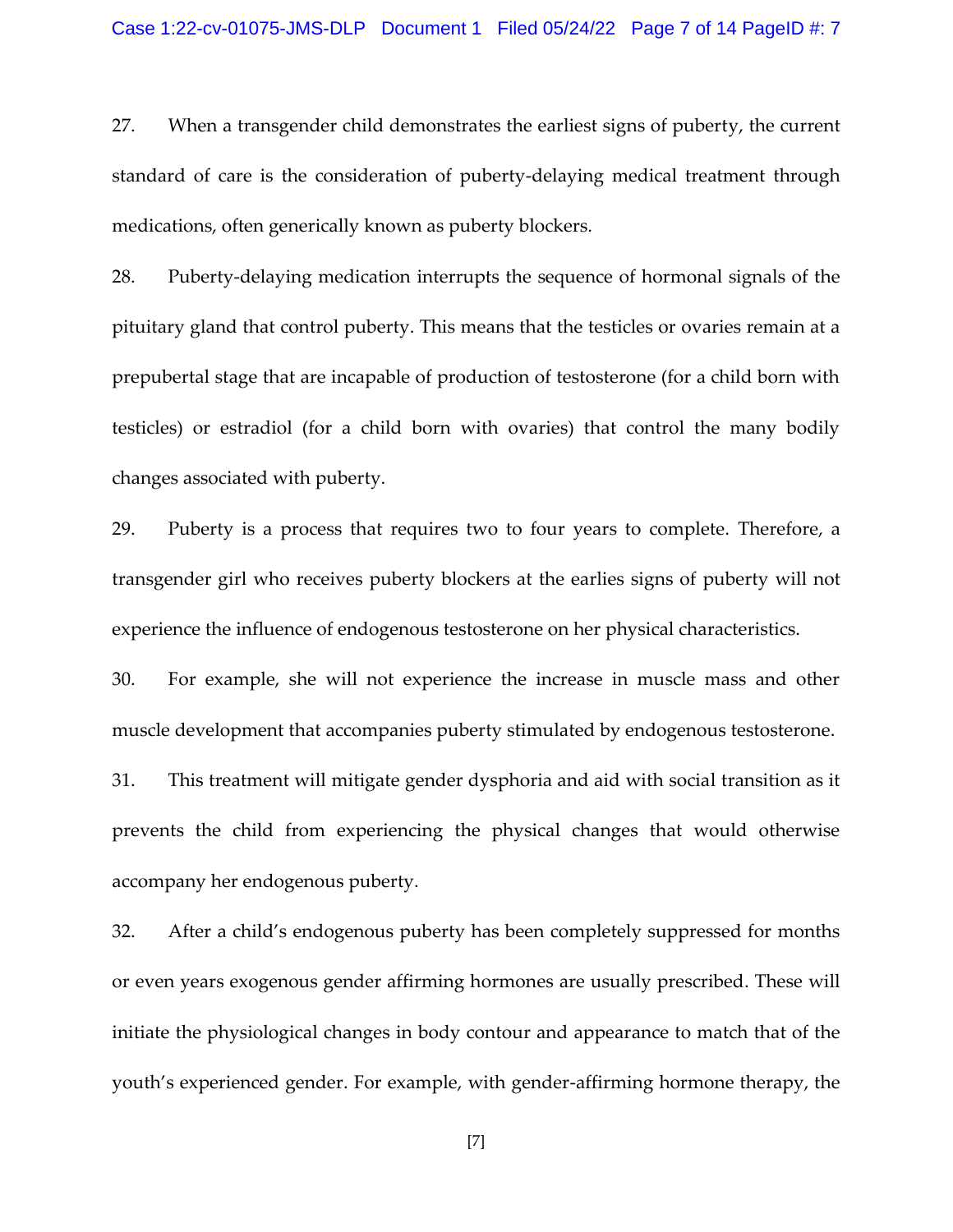# Case 1:22-cv-01075-JMS-DLP Document 1 Filed 05/24/22 Page 8 of 14 PageID #: 8

transgender girl develops breasts, body fat distribution around the hips and buttocks, minimal or absence of facial hair, and muscle mass, strength, and response to physical training similar to that of birth-assigned girls.

33. Playing a team sport with other girls is a prime method of social transition in that it allows a transgender girl to express herself in a manner consistent with her gender identity in a group setting where she will be accepted as a girl

34. There is a medical consensus that the largest driver of average difference in athletic performance between men and women is the elevated levels of testosterone that occur with advanced puberty among males.

35. A transgender girl receiving puberty-delaying treatment will not have physical changes that boys experience through puberty and therefore will not have the height, weight, lean body mass, and muscle strength that occurs with puberty in boys.

36. A transgender girl treated with puberty blockers therefore has no competitive advantages in athletic participation compared to other girls.

37. When a transgender girl is provided with gender-affirming hormone therapy (typically with estrogen and a testosterone blocker) after receiving puberty suppression, the physiologic effects of endogenous testosterone are never experienced. Her physical appearance resembles that of other similarly aged girls, with the exception of genitals that are those of a pre-pubertal child. Thus, a transgender girl treated with puberty blockers followed by gender affirming hormones has none of the physical or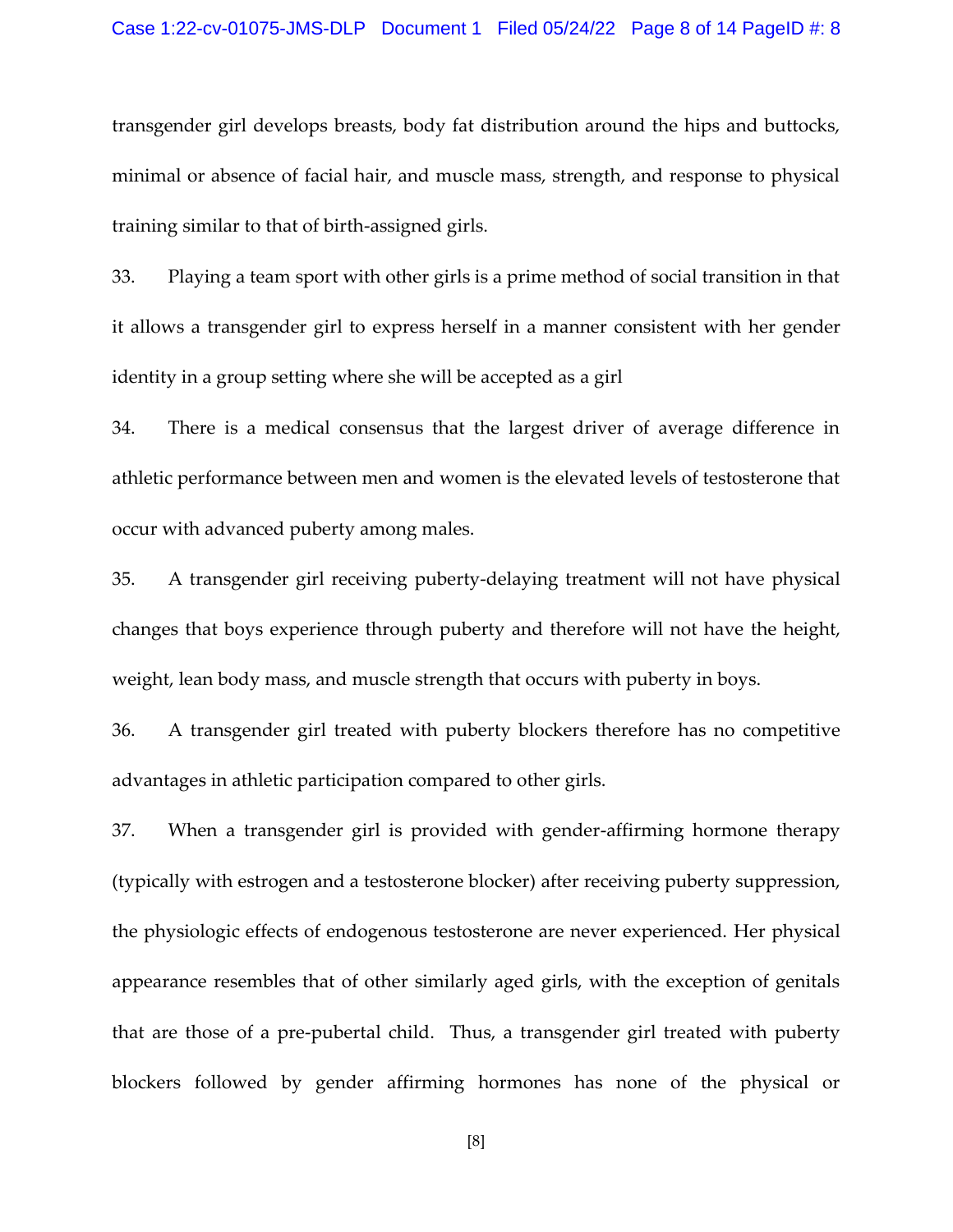competitive advantages traditionally associated with testosterone.

38. Prior to the passage of HEA 1041, the Indiana High School Athletic Association had in effect for its member schools a policy that allowed for female transgender students to participate in female-only sports if they received one year of hormone treatment and did not possess any physical or physiological advantages over a cisgender female of the same age group.

39. The National Collegiate Athletic Association, located in Indianapolis, Indiana, also has a policy that allows for transgender female students to participate in female sports based on documented sports-specific testosterone levels.

**A.M.**

40. A.M. is just completing the fourth grade in one of the elementary schools within the Indianapolis Public Schools ("IPS").

41. Although her birth-assigned sex was male, she informed her family before she was 4 years old that she was a girl and that she was having thoughts about mutilating her penis to get rid of it.

42. Since that time, she has been living as a girl. She has consistently used her preferred female first name and has dressed and appeared as a girl.

43. Very few persons outside of her immediate family know that her sex assigned at birth was male.

44. Although her mother has informed her teachers and school administrators that

[9]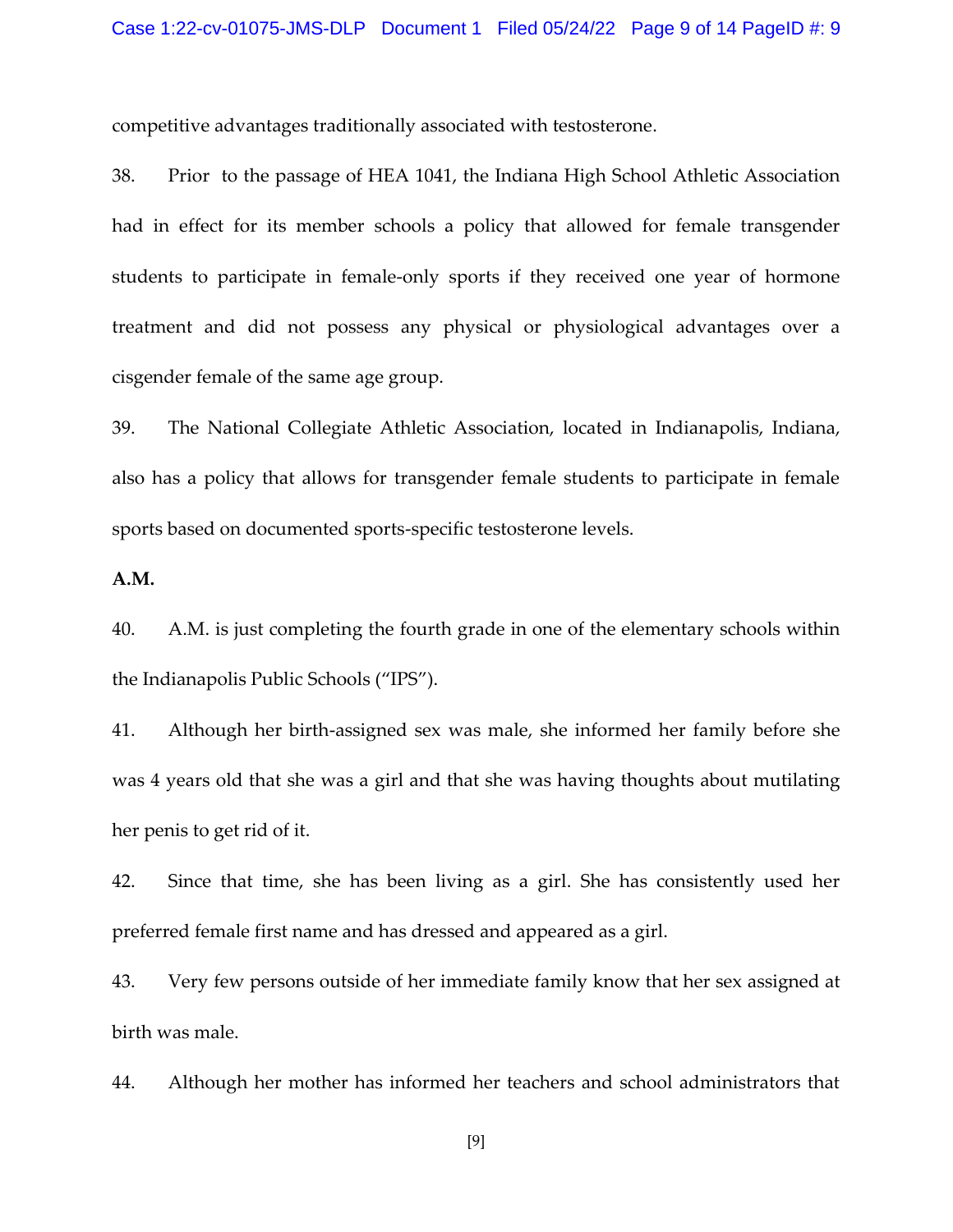A.M.'s sex assigned at birth was male, her fellow students know her only as a girl.

45. Her teachers and school administrators recognize A.M. as a girl by, among other things, referring to her by her female first name and allowing her to use the girls' restrooms at the school.

46. A.M. has been diagnosed with gender dysphoria.

47. A.M. receives care through the Gender Health Clinic at Riley Hospital in Indianapolis.

48. A.M. has been prescribed a puberty blocker and has been taking it by injection since August of 2021 after clinical documentation of the initial signs of puberty.

49. As a result, she is not experiencing any of the physiological changes, including muscle development, that increased testosterone levels would cause in a pubescent boy.

50. When appropriate, A.M. will be prescribed estrogen that will cause her to develop many of the physiological changes associated with puberty in females.

51. In the fall of 2021 a court in Marion County, Indiana entered an order changing the gender marker on A.M.'s birth certificate to female and changing her legal first name to her female first name.

52. The IPS elementary school that A.M. attends has a girls' softball team that plays in the late summer and fall.

53. A.M. was on the girls' softball team last year.

54. The team played one other IPS school that also has a girls' softball team.

[10]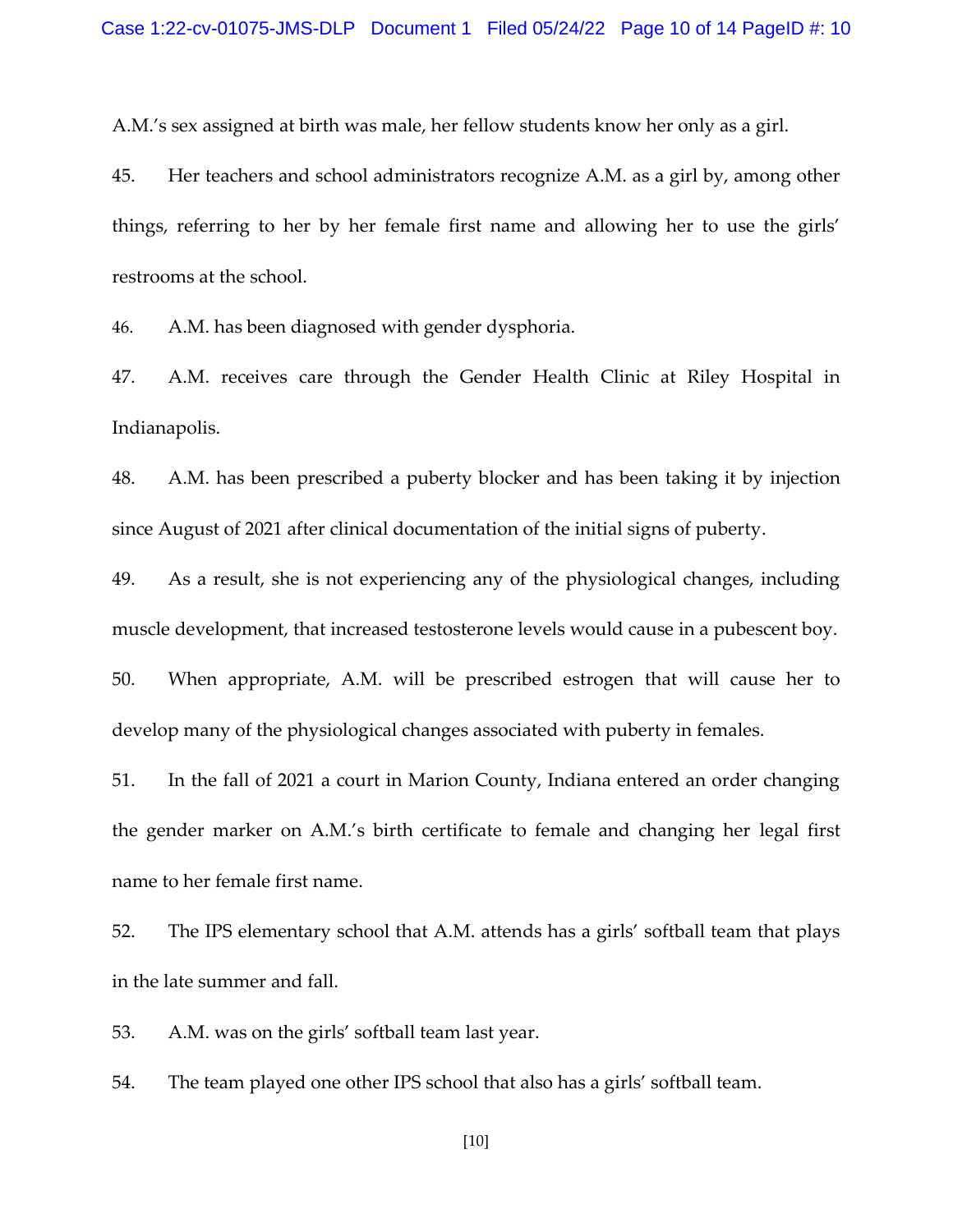### Case 1:22-cv-01075-JMS-DLP Document 1 Filed 05/24/22 Page 11 of 14 PageID #: 11

55. This year four elementary schools will field girls' softball teams, including A.M.'s elementary school.

56. A.M. very much enjoyed playing softball and doing so has helped to modify the distressing symptoms of gender dysphoria as it has allowed her to more fully experience her life as a girl.

57. For purposes of participating in school-sponsored sports and sports' teams, A.M. is similarly situated to other girls and not to cisgender boys.

58. A.M.'s mother has been informed by staff at A.M.'s school that because of HEA 1041, A.M. will not be able to play softball this year.

59. A.M.'s school does have a boys' baseball team. However, she cannot play on that team as she is not a boy and no one at school views her as anything but a girl.

60. Forcing A.M to play on the boys' team would undermine the core part of her identity and undermine and contravene her treatment for gender dysphoria. It would be so traumatic for her that she would not participate on the boys' team.

61. Because of HEA 1041, A.M. is treated differently from other girls—and from every other student at school—because she alone cannot participate on schoolsponsored sports' teams consistent with her gender identity.

62. Being denied the ability to participate on the girls' softball team is extremely distressing to A.M. as it is a painful and constant reminder that she is not accepted by the world as the girl that she is.

[11]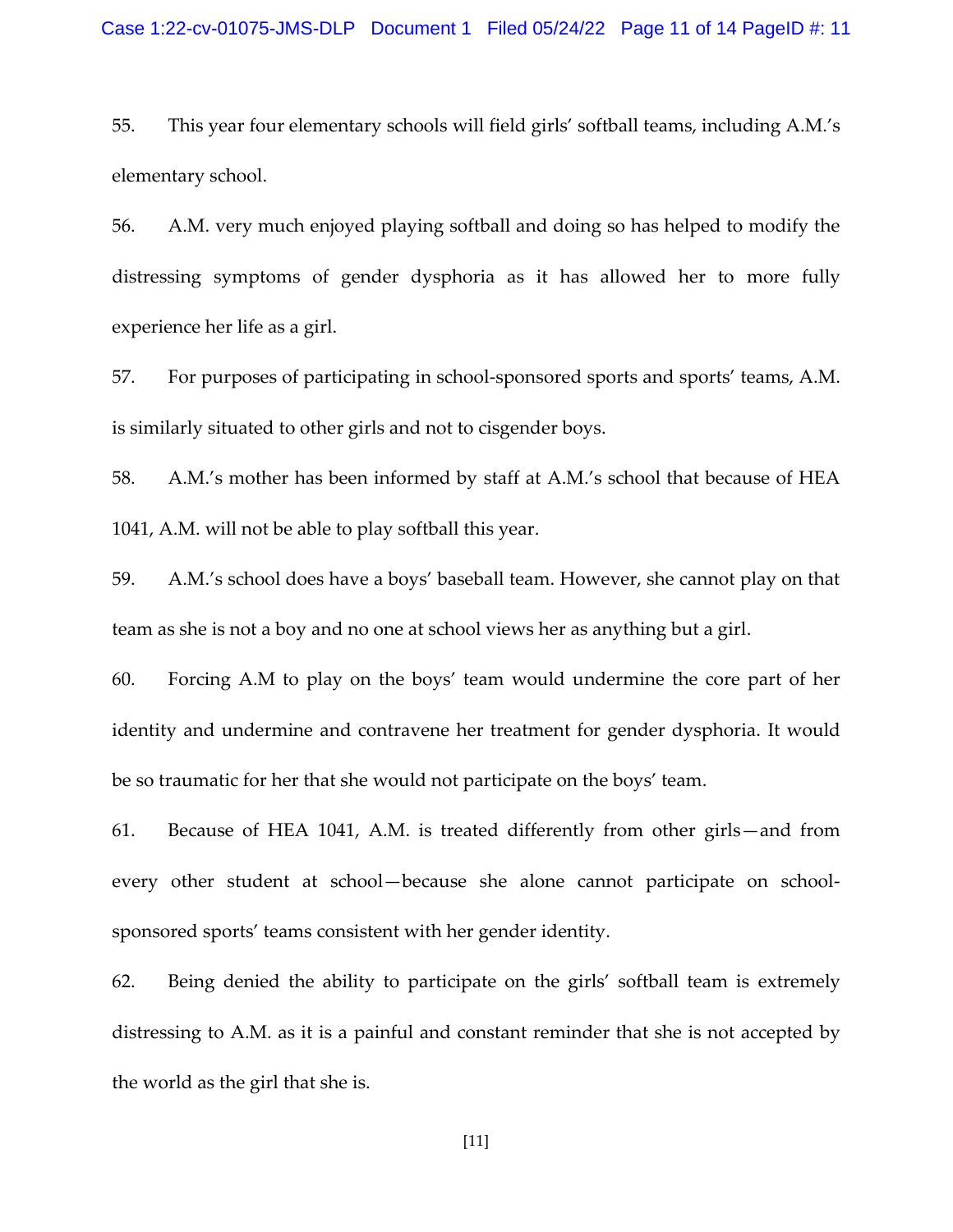63. As A.M. progresses in school, she will continue to want to play girls' sports.

64. The only way that A.M. can be provided equal access to the benefits of schoolsponsored athletics is if she is allowed to play on the same team as other girls.

65. Under HEA 1041, A.M. is subjected to different treatment from other students and prevented from participating in school-sponsored athletics because of the incongruence between her gender identity and her sex assigned at birth.

### **Concluding allegations**

66. During the Indiana General Assembly's consideration of the bill that became HEA 1041, the General Assembly had no evidence presented to it of any Indiana student in elementary, middle, or high school sports who was a transgender girl.

67. The Indiana General Assembly did have evidence concerning one high school transgender girl student who attempted to be approved for competition as a girl by the Indiana High School Athletic Association, but who did not complete the process.

68. There was therefore no evidence presented to the Indiana General Assembly during its consideration of the bill that became HEA 1041 of any transgender girl in elementary, middle school, or high school sports in Indiana who gained any competitive advantage in playing female sports.

69. IPS is a recipient of federal funding and is therefore subject to Title IX.

70. At all times defendants have acted under color of state law.

71. A.M. is being caused irreparable harm for which there is no adequate remedy at

[12]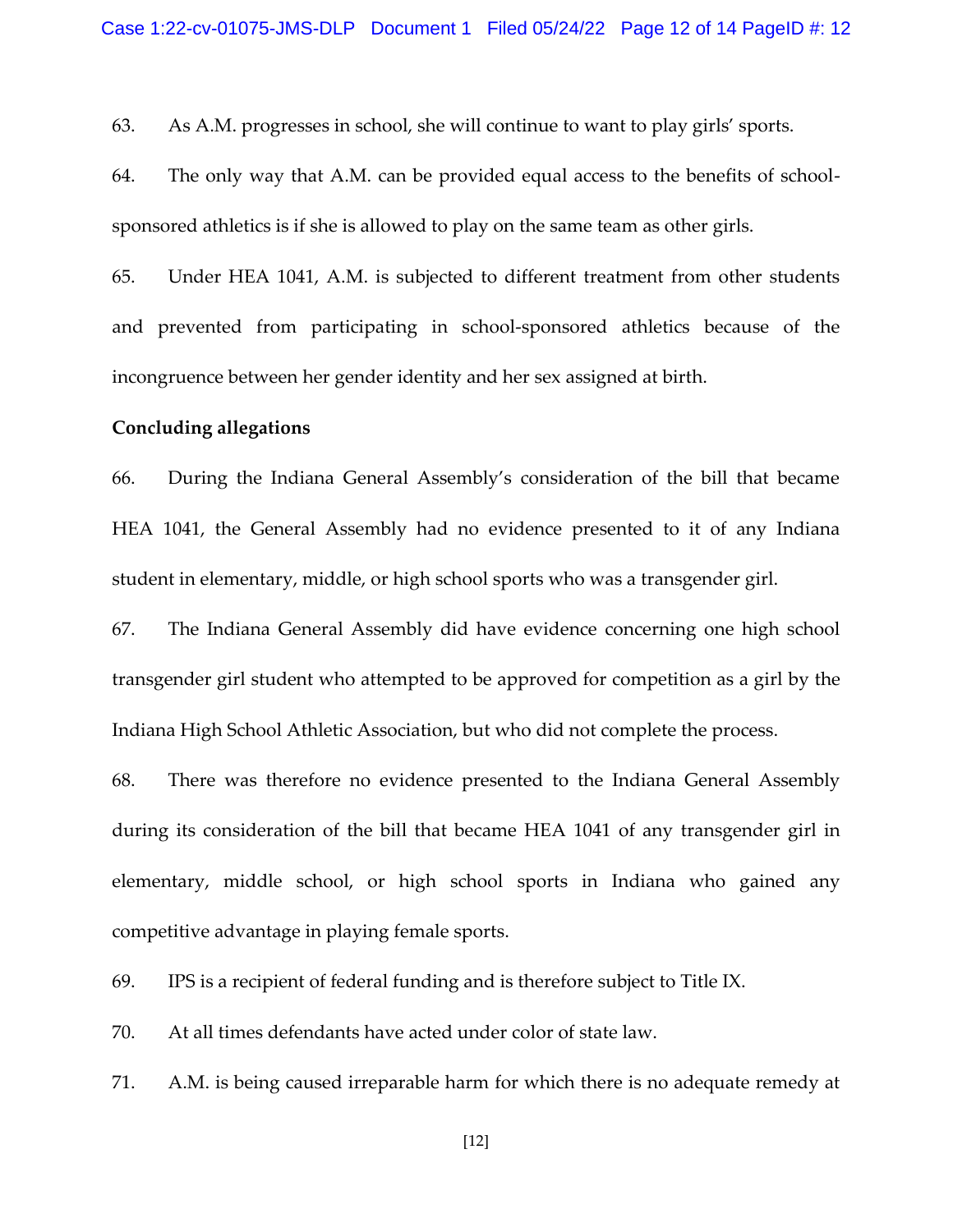law.

## **Legal claims**

72. HEA 1041 denies A.M. and all transgender girls the ability to participate in the same sports as other girls solely because they are transgender. This represents discrimination on the grounds of sex in violation of Title IX, 20 U.S.C. § 1681(a), for which defendants are liable.

73. HEA 1041 violates the Equal Protection Clause of the Fourteenth Amendment to the United States Constitution by improperly discriminating against A.M. and all transgender-female students because of their sex and transgender status and defendants are liable for this violation.

WHEREFORE, plaintiff requests that this Court:

a. accept jurisdiction of this case and set it for hearing at the earliest opportunity.

b. declare that HEA 1041, as enforced by defendants, violates both Title IX and equal protection for the reasons noted above.

c. enter a preliminary injunction, later to be made permanent, enjoining HEA 1041 and allowing plaintiff to participate in school sponsored girls' sports teams, including her school's softball team.

d. award plaintiff her costs and reasonable attorneys' fees pursuant to 42 U.S.C. § 1988.

e. award all other proper relief.

Kenneth J. Falk Gavin M. Rose